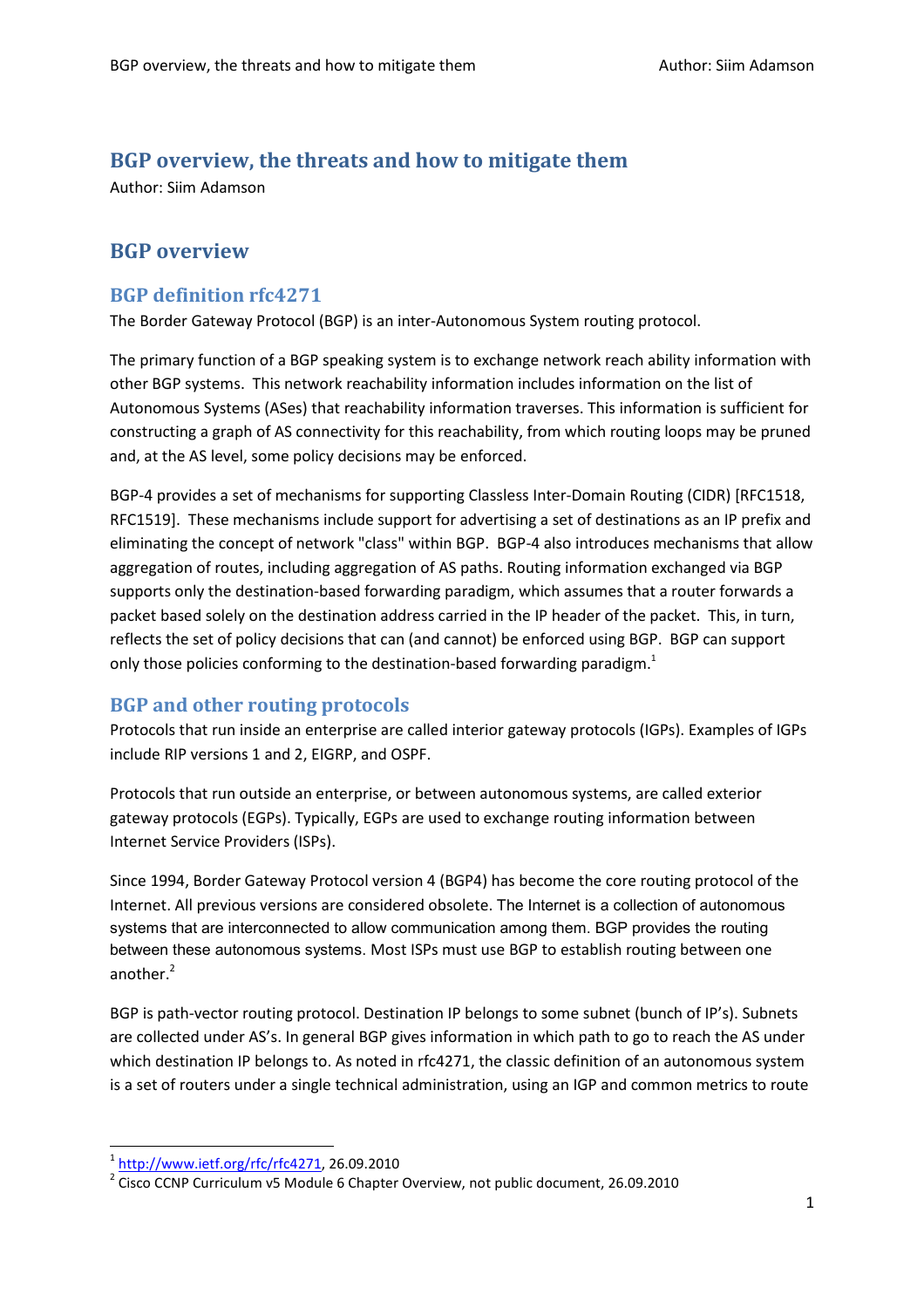packets within the autonomous system, and using an inter-autonomous system routing protocol (also called an EGP) to determine how to route packets to other autonomous systems.

Autonomous systems can use more than one IGP, potentially with several sets of metrics. From the BGP point of view, the most important characteristic of an autonomous system is that it appears to other autonomous systems to have a single coherent interior routing plan and presents a consistent picture of reachable destinations. All parts of an autonomous system must connect to each other.

When BGP is running between routers in different autonomous systems, it is called External BGP (EBGP). When BGP is running between routers in the same autonomous system, it is called Internal BGP (IBGP). $3$ 

## When to use and when not to use BGP

Enterprises that want to connect to the Internet do so through one or more ISPs. If an organization has only one connection to one ISP, they probably do not need to use BGP. Instead, they would use a default route. However, if they have multiple connections to one or to multiple ISPs, BGP may be appropriate because it allows them to manipulate path attributes to select the optimal path.<sup>3</sup>

If the routing policy that you implement in an autonomous system is consistent with the policy in the ISP autonomous system, it is not necessary or desirable to configure BGP in that autonomous system.<sup>4</sup>

## BGP Multihoming

l

Multihoming is when an autonomous system has more than one connection to the Internet. Two typical reasons for multihoming are as follows:

- 1. To increase the reliability of the connection to the Internet: If one connection fails, the other connection remains available.
- 2. To increase the performance of the connection: Better paths can be used to certain destinations.

The benefits of BGP are apparent when an autonomous system has multiple EBGP connections to either single or multiple autonomous systems. Multiple connections allows an organization to have redundant connections to the Internet so that connectivity can still be maintained if a single path becomes unavailable.

An organization can be multihomed to either a single ISP or to multiple ISPs. A drawback to having all of your connections to a single ISP is that connectivity issues in that single ISP can cause your autonomous system to lose connectivity to the Internet. By having connections to multiple ISPs, an organization gains the following benefits:

- 1. Redundancy with the multiple connections
- 2. Not tied into the routing policy of a single ISP
- 3. More paths to the same networks for better policy manipulation

<sup>&</sup>lt;sup>3</sup> Cisco CCNP Curriculum v5 Module 6 Chapter BGP Concepts and Terminology, not public document, 26.09.2010

<sup>&</sup>lt;sup>4</sup> Cisco CCNP Curriculum v5 Module 6 Chapter Features of BGP, not public document, 26.09.2010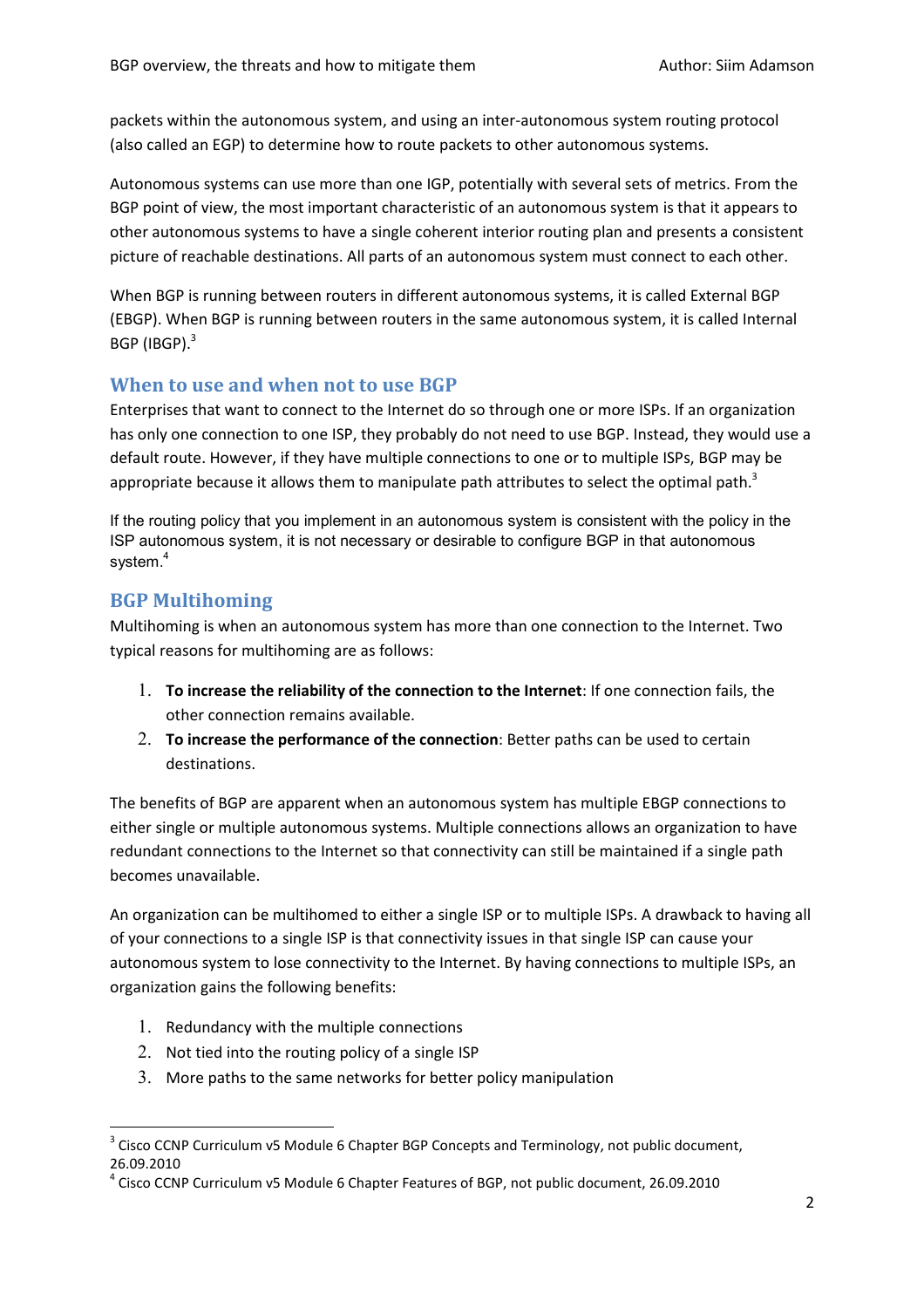A multihomed autonomous system can run EBGP with its external neighbors and might also run IBGP internally. If an organization wants to perform multihoming with BGP, there are three common ways to do this:

- 1. Each ISP passes only a default route to the autonomous system: The default route is passed to the internal routers. Receiving only a default route from each ISP requires the fewest resources within the autonomous system, because a default route is used to reach any external destination. The autonomous system sends all its routes to the ISPs, which process and pass them onto other autonomous systems. The limitations of this option:
	- a. Path manipulation cannot be performed because only a single route is being received from each ISP.
	- b. Bandwidth manipulation is extremely difficult and can be accomplished only by manipulating the IGP metric of the default route.
	- c. Diverting some of the traffic from one exit point to another is challenging because all destinations are using the same default route for path selection.
- 2. Each ISP passes only a default route and provider-owned specific routes to the autonomous system: These routes may be passed to internal routers, or all internal routers in the transit path can run BGP and pass these routes between them. An enterprise running EBGP with an ISP that wants a partial routing table generally receives the networks that the ISP and its other customers own. The enterprise can also receive the routes from any other autonomous system. If the ISP passes this information to a customer that wants only a partial BGP routing table, the customer can redistribute these routes into its IGP. The internal routers of the customer (these routers are not running BGP) can then receive these routes via redistribution. They can take the nearest exit point based on the best metric of specific networks, instead of taking the nearest exit point based on the default route. Acquiring a partial BGP table from each provider is beneficial because path selection is more predictable than when using a default route.
- 3. Each ISP passes all routes to the autonomous system: All internal routers in the transit path run BGP and pass these routes between them. In the third multihoming option, all ISPs pass all routes to the autonomous system, and IBGP is run on all the routers in the transit path in this autonomous system. This option allows the internal routers of the autonomous system to take the path through the best ISP for each route. This configuration requires a lot of resources within the autonomous system, because it must process all of the external routes. The autonomous system sends all of its routes to the ISPs, which process the routes and pass them to other autonomous systems.<sup>5</sup>

## BGP Routing Between Autonomous Systems

 $\overline{\phantom{a}}$ 

The main goal of BGP is to provide an interdomain routing system that guarantees loop-free exchange of routing information between autonomous systems. Routers exchange information about paths to destination networks. There are many RFCs relating to BGP4, the current version of

<sup>&</sup>lt;sup>5</sup> Cisco CCNP Curriculum v5 Module 6 Chapter BGP Concepts and Terminology, not public document, 26.09.2010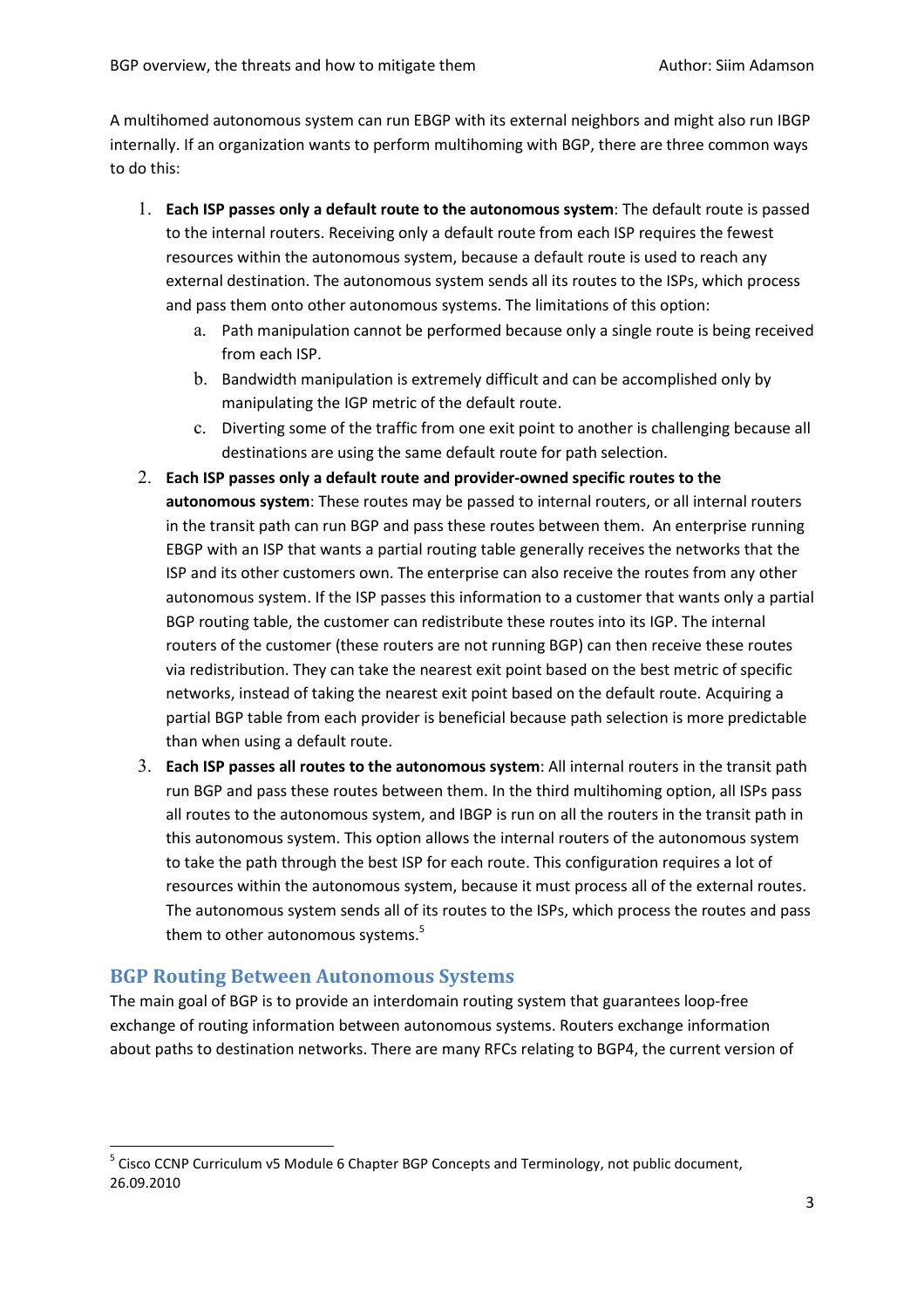BGP, including 1772, 1773, 1774, 1930, 1966, 1997, 1998, 2042, 2385, 2439, 2545, 2547, 2796, 2858, 2918, 3065, 3107, 3392, 4223, and 4271.<sup>6</sup>

BGP4 and its extensions are the only acceptable versions of BGP available for use on the public-based Internet. BGP4 carries a network mask for each advertised network and supports both variablelength subnet masking (VLSM) and CIDR. BGP4 predecessors did not support these capabilities, which are currently mandatory on the Internet. When CIDR is used on a core router for a major ISP, the IP routing table, which is composed mostly of BGP routes, has more than 170,000 CIDR blocks. Not using CIDR at the Internet level would cause the IP routing table to have more than 2,000,000 entries. Using BGP4 and CIDR prevents the Internet routing table from becoming too large for interconnecting millions of users. $<sup>7</sup>$ </sup>

IANA is the organization that maintains records of global IP address allocation. The Regional Internet Registry (RIR) is an organization overseeing the allocation and registration of Internet number resources within a particular region of the world. Resources include IP addresses (both IPv4 and IPv6) and autonomous system numbers.<sup>8</sup>

Autonomous system numbers are 16-bits, ranging from 1 to 65535. rfc1930 provides guidelines for the use of numbers. The numbers 64512 through 65535 are reserved for private use, much like private IP addresses.<sup>9</sup> Using an IANA-assigned autonomous system number rather than a private number is necessary only if your organization plans to use an EGP, such as BGP, and connect to a public network, such as the Internet.

#### Comparison with IGPs

BGP works differently than IGPs. An internal routing protocol looks for the quickest path from one point in a corporate network to another based on certain metrics. RIP uses hop counts that look to cross the fewest Layer 3 devices to reach the destination network. OSPF and EIGRP look for the best speed according to the bandwidth statement on the interface. All internal routing protocols look at the path cost to a destination.<sup>6</sup>

BGP - an external routing protocol, does not look at speed for the best path. Rather, BGP is a policybased routing (PBR) protocol that allows an autonomous system to control traffic flow using multiple BGP path attributes. BGP allows a provider to fully use all its bandwidth by manipulating these path attributes.<sup>6</sup>

### Path-Vector Functionality

Internal routing protocols announce a list of networks and the metrics to get to each network. In contrast, BGP routers exchange network reachability information, called path vectors, made up of path attributes. The path-vector information includes a list of the full path of BGP autonomous system numbers (hop by hop) necessary to reach a destination network and the networks that are reachable at the end of the path. Other attributes include the IP address to get to the next autonomous system (the next-hop attribute) and an indication of how the networks at the end of the

<sup>&</sup>lt;sup>6</sup> Cisco CCNP Curriculum v5 Module 6 Chapter BGP Routing Between Autonomous Systems, not public document, 26.09.2010

<sup>&</sup>lt;sup>7</sup> Cisco CCNP Curriculum v5 Module 6 Chapter BGP Routing Between Autonomous Systems, not public document, 26.09.2010

<sup>&</sup>lt;sup>8</sup> http://www.iana.org/numbers/, 26.09.2010

<sup>&</sup>lt;sup>9</sup> http://www.faqs.org/rfcs/rfc1930.html, 26.09.2010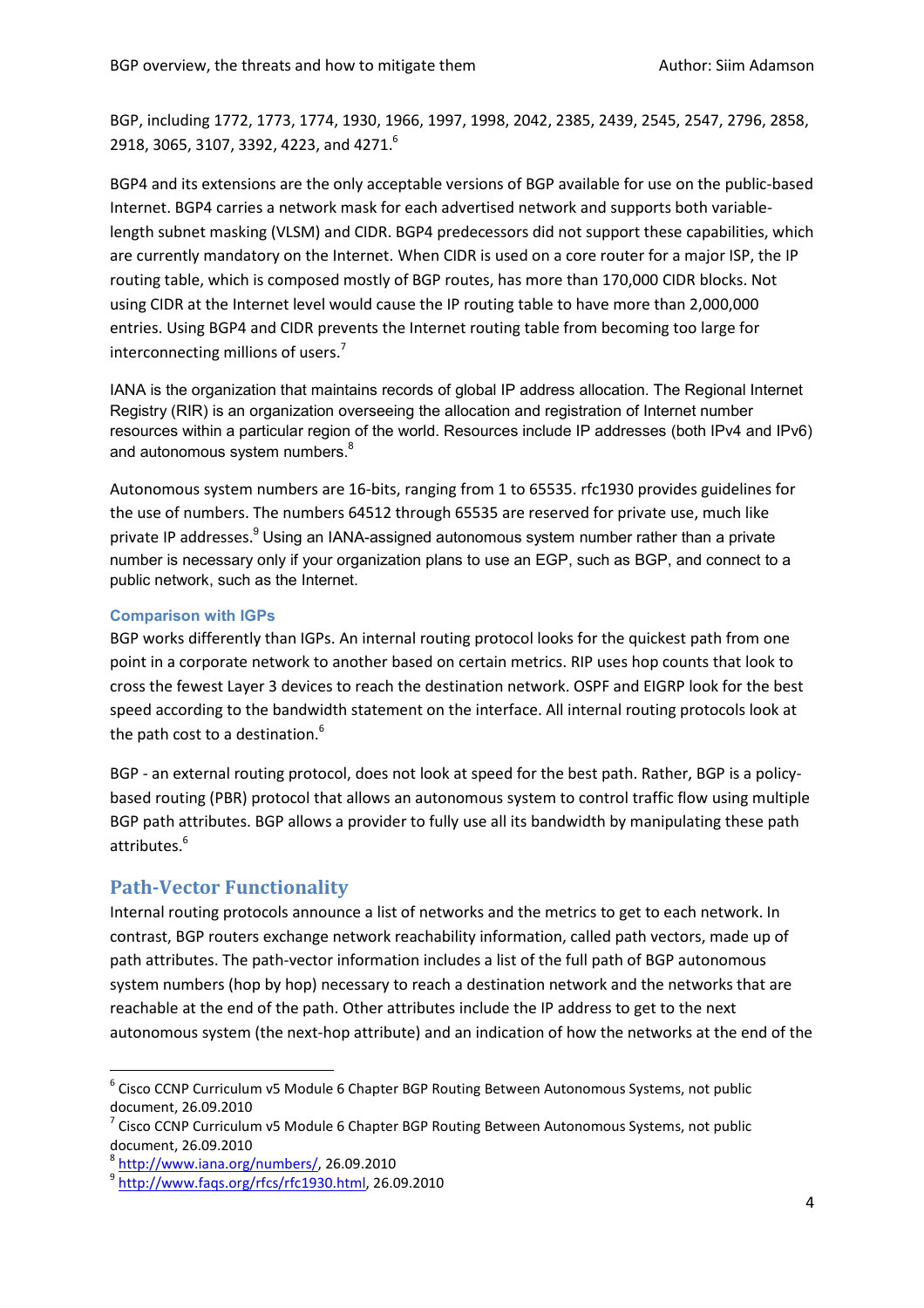path were introduced into BGP (the origin code attribute). This autonomous system path information is useful to construct a graph of autonomous systems based on the information exchanged between BGP neighbors. BGP views the whole internetwork as a graph, or tree, of autonomous systems. The connection between any two systems forms a path. The collection of path information is expressed as a sequence of autonomous system numbers called the AS path. This sequence forms a route to reach a specific destination. The AS path is always loop-free. A router running BGP does not accept a routing update that already includes the router autonomous system number in the path list, because the update has already passed through its autonomous system, and accepting it again would result in a routing loop.<sup>10</sup>

### BGP Routing Policies

BGP allows routing-policy decisions at the autonomous system level to be enforced. These policies can be implemented for all networks owned by an autonomous system, for a certain CIDR block of network numbers (prefixes), or for individual networks or subnetworks. BGP specifies that a BGP router can advertise to neighboring autonomous systems only those routes that it uses itself. This rule reflects the hop-by-hop routing paradigm that the Internet generally uses. The hop-by-hop routing paradigm does not support all possible policies. For example, you cannot influence how a neighboring autonomous system routes traffic, but you can influence how your traffic gets to a neighboring autonomous system. BGP does support any policy that conforms to the hop-by-hop routing paradigm. Because the Internet currently uses the hop-by-hop routing paradigm only, and because BGP can support any policy that conforms to that paradigm, BGP is highly applicable as an inter-autonomous-system routing protocol. For example the following paths are possible for AS 64512 to reach networks in AS 64700 through AS 64520:

• 64520 64600 64700

 $\overline{\phantom{a}}$ 

- 64520 64600 64540 64550 64700
- 64520 64540 64600 64700
- 64520 64540 64550 64700

AS 64512 does not see all these possibilities. AS 64520 advertises to AS 64512 only its best path, 64520 64600 64700, in the same way that IGPs announce only their best least-cost routes. This path is the only path through AS 64520 that AS 64512 sees. All packets that are destined for 64700 through 64520 take this path. Even though other paths exist, AS 64512 can only use what AS 64520 advertises for the networks in AS 64700. The AS path that is advertised, 64520 64600 64700, is the AS-by-AS (hop-by-hop) path that AS 64520 uses to reach the networks in AS 64700. AS 64520 will not announce another path, such as 64520 64540 64600 64700, because it did not choose that as the best path based on the BGP routing policy in AS 64520. AS 64512 does not learn of the second-best path or any other paths from AS 64520, unless the best path of AS 64520 becomes unavailable. Even if AS 64512 were aware of another path through AS 64520 and wanted to use it, AS 64520 would not route packets along that other path because AS 64520 selected 64520 64600 64700 as its best path, and all AS 64520 routers use that path as a matter of BGP policy. BGP does not let one autonomous system send traffic to a neighboring autonomous system, intending that the traffic take a different route from that taken by traffic originating in the neighboring autonomous system. To reach the

<sup>&</sup>lt;sup>10</sup> Cisco CCNP Curriculum v5 Module 6 Chapter BGP Path-Vector Functionality, not public document, 26.09.2010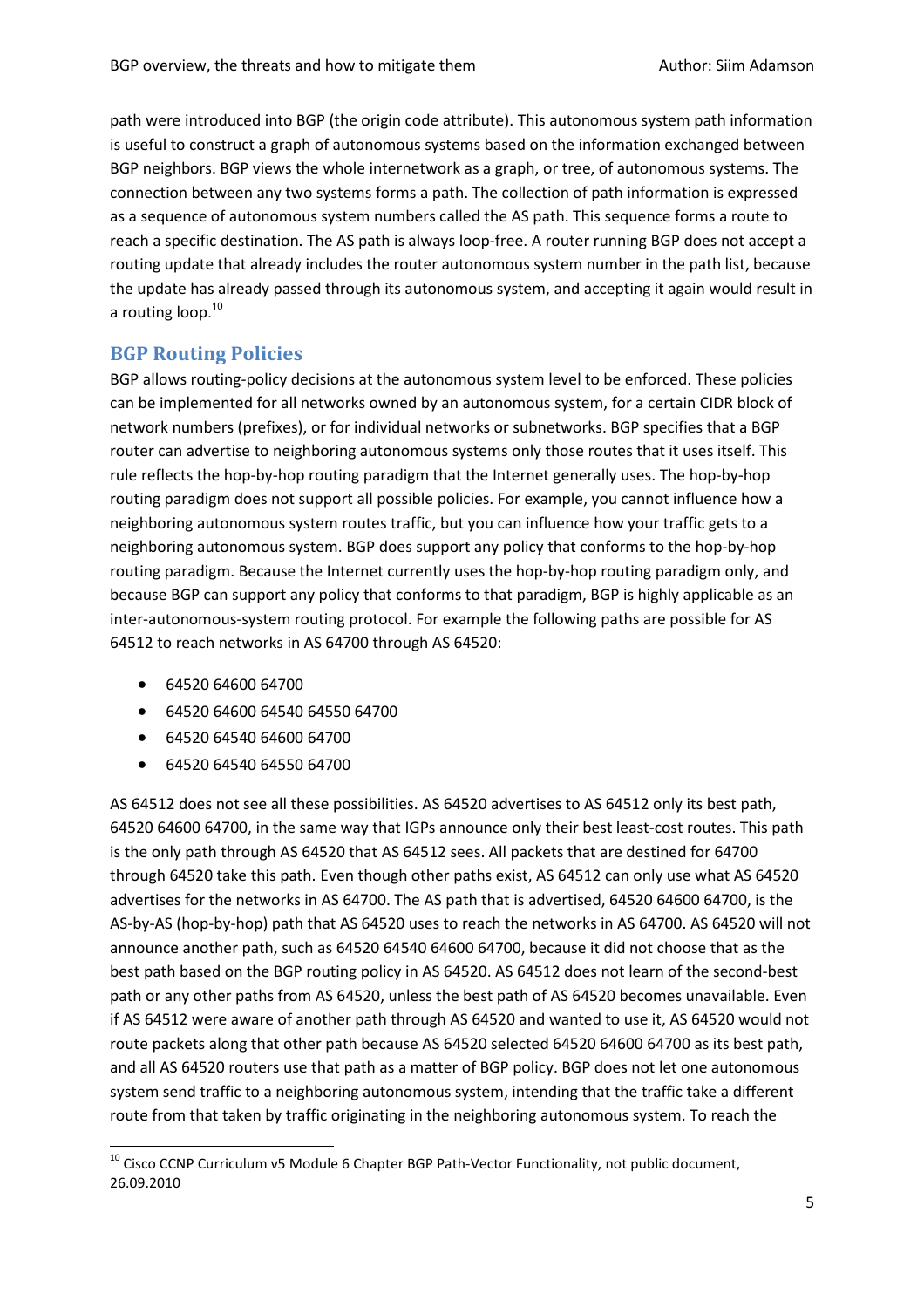networks in AS 64700, AS 64512 can choose to use AS 64520 or it can choose to go through the path that AS 64530 is advertising. AS 64512 selects the best path to take based on its own BGP routing policies.<sup>11</sup>

### Features of BGP

BGP is used by ISPs so that they can communicate and exchange packets. The ISPs have multiple connections to each other and agreements to exchange updates. BGP implements the agreements between two or more autonomous systems. Improper controlling and filtering of BGP updates can potentially allow an outside autonomous system to affect the traffic flow to your autonomous system. For example, if you are a customer connected to ISP-A and ISP-B (for redundancy), you want to implement a routing policy to ensure that ISP-A does not send traffic to ISP-B via your autonomous system. You do want to be able to receive traffic destined to your autonomous system through each ISP.

BGP is categorized as an advanced distance vector protocol, but it is actually a path-vector protocol. BGP is very different from standard distance vector protocols, such as RIP. BGP uses TCP as its transport protocol, which provides connection-oriented reliable delivery. BGP assumes that its communication is reliable; therefore, it does not have to implement retransmission or error recovery mechanisms. BGP uses TCP port 179. Two routers using BGP form a TCP connection with one another and exchange messages to open and confirm the connection parameters. These two BGP routers are called peer routers, or neighbors. After the connection is made, BGP peers exchange full routing tables. However, since the connection is reliable, BGP peers subsequently send only changes (incremental or triggered updates) after that. Reliable links do not require periodic routing updates; therefore, routers use triggered updates instead. BGP sends keepalive messages, similar to the hello messages sent by OSPF, IS-IS, and EIGRP. BGP is the only IP routing protocol to use TCP as its transport layer. BGP, has more than 170,000 networks (and growing) on the Internet to advertise, and it uses TCP to handle the acknowledgment function. TCP uses a dynamic window, which allows 65,576 bytes to be outstanding before it stops and waits for an acknowledgment. For example, if 1000-byte packets are being sent, BGP would stop and wait for an acknowledgment only when 65 packets had not been acknowledged, when using the maximum window size. TCP is designed to use a sliding window in which the receiver acknowledges at the halfway point of the sending window. This method allows any TCP application, such as BGP, to continue to stream packets without having to stop and wait as OSPF or EIGRP would require.<sup>12</sup>

### BGP Databases

l

A router running BGP (BGP speaker) keeps several tables to store BGP information that it receives from and sends to other routers. These tables include a neighbor table, a BGP table (also called a forwarding database or topology database), and an IP routing table. For BGP to establish an adjacency, you must configure it explicitly for each neighbor. BGP uses TCP as its transport protocol (port 179). It forms a TCP connection with each of the configured neighbors and keeps track of the state of these relationships by periodically sending a BGP TCP keepalive message (every 60 secounds by default). T wo BGP speakers that form a TCP connection between one another for the purpose of exchanging routing information are referred to as neighbors or peers. To establish adjacency network layer reachability is needed (two peers can ping each other), the neighbors exchange the BGP routes

<sup>&</sup>lt;sup>11</sup> Cisco CCNP Curriculum v5 Module 6 Chapter BGP Routing Polices, not public document, 26.09.2010

<sup>&</sup>lt;sup>12</sup> Cisco CCNP Curriculum v5 Module 6 Chapter Feature of BGP, not public document, 26.09.2010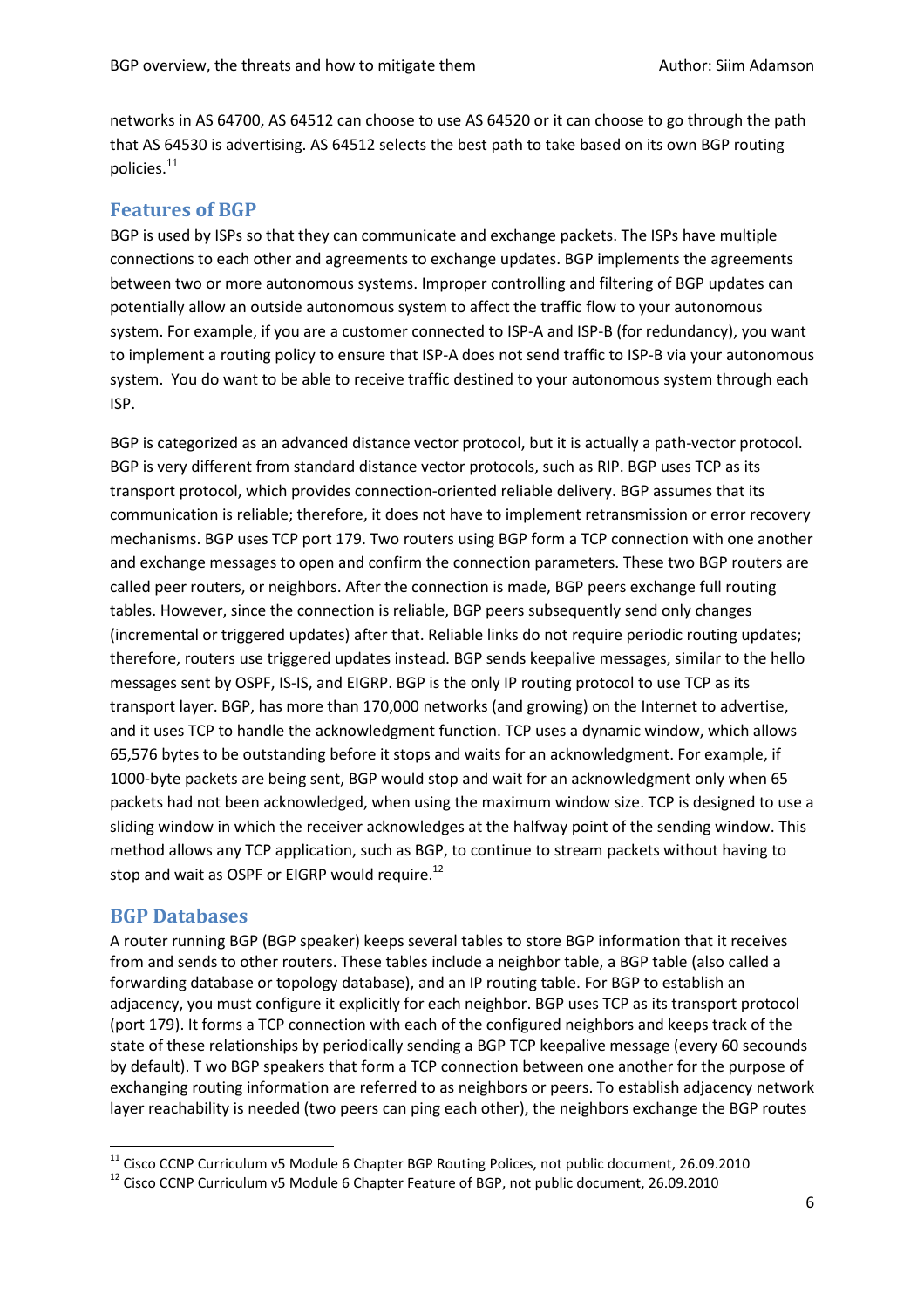that are in their IP routing table. Each router collects these routes from each neighbor that successfully establishes an adjacency and then places them in its BGP forwarding database. All routes that have been learned from each neighbor are placed into the BGP forwarding database. The best routes for each network are selected from the BGP forwarding database using the BGP route selection process and then offered to the IP routing table. Each router compares the offered BGP routes to any other possible paths to those networks, and the best route, based on administrative distance, is installed in the IP routing table. EBGP routes (BGP routes learned from an external autonomous system) have an administrative distance of 20. IBGP routes (BGP routes learned from within the autonomous system) have an administrative distance of 200.<sup>13</sup>

## BGP Message Types

l

The four BGP message types are open, keepalive, update, and notification:

- 1. Open message: An open message includes the following information:
	- a. Version number: The highest common version that both routers support is used. All BGP implementations today use BGP4.
	- b. AS number: The AS number of the local router. The peer router verifies this information. If it is not the AS number that is expected, the BGP session is torn down.
	- c. Hold time: Maximum number of seconds that can elapse between the successive keepalive and update messages from the sender. On receipt of an open message, the router calculates the value of the hold timer by using whichever is smaller: its configured hold time or the hold time that was received in the open message.
	- d. BGP router ID: 32-bit field indicating the BGP ID of the sender. The BGP ID is an IP address that is assigned to that router, and it is determined at startup. The BGP router ID is chosen: the highest active IP address on the router, unless a loopback interface with an IP address exists. In this case, the router ID is the highest loopback IP address. The router ID can also be statically configured.
	- e. Optional parameters: These parameters are Type, Length, and Value (TLV)-encoded. An example of an optional parameter is session authentication.
- 2. Keepalive message: BGP keepalive messages are exchanged between BGP peers often enough to keep the hold timer from expiring. If the negotiated hold-time interval is 0, periodic keepalive messages are not sent. A keepalive message consists of only a message header.
- 3. Update message: A BGP update message has information on one path only; multiple paths require multiple update messages. All the attributes in the update message refer to that path, and the networks are those that can be reached through it. An update message can include the following fields:
	- a. Withdrawn routes: This list displays IP address prefixes for routes that are withdrawn from service, if any.
	- b. Path attributes: These attributes include the AS path, origin, local preference, and so on. Each path attribute includes the attribute TLV. The attribute type consists of the attribute flags, followed by the attribute type code.
	- c. Network-layer reachability information: This field contains a list of IP address prefixes that are reachable by this path.

<sup>&</sup>lt;sup>13</sup> Cisco CCNP Curriculum v5 Module 6 Chapter BGP Databases, not public document, 26.09.2010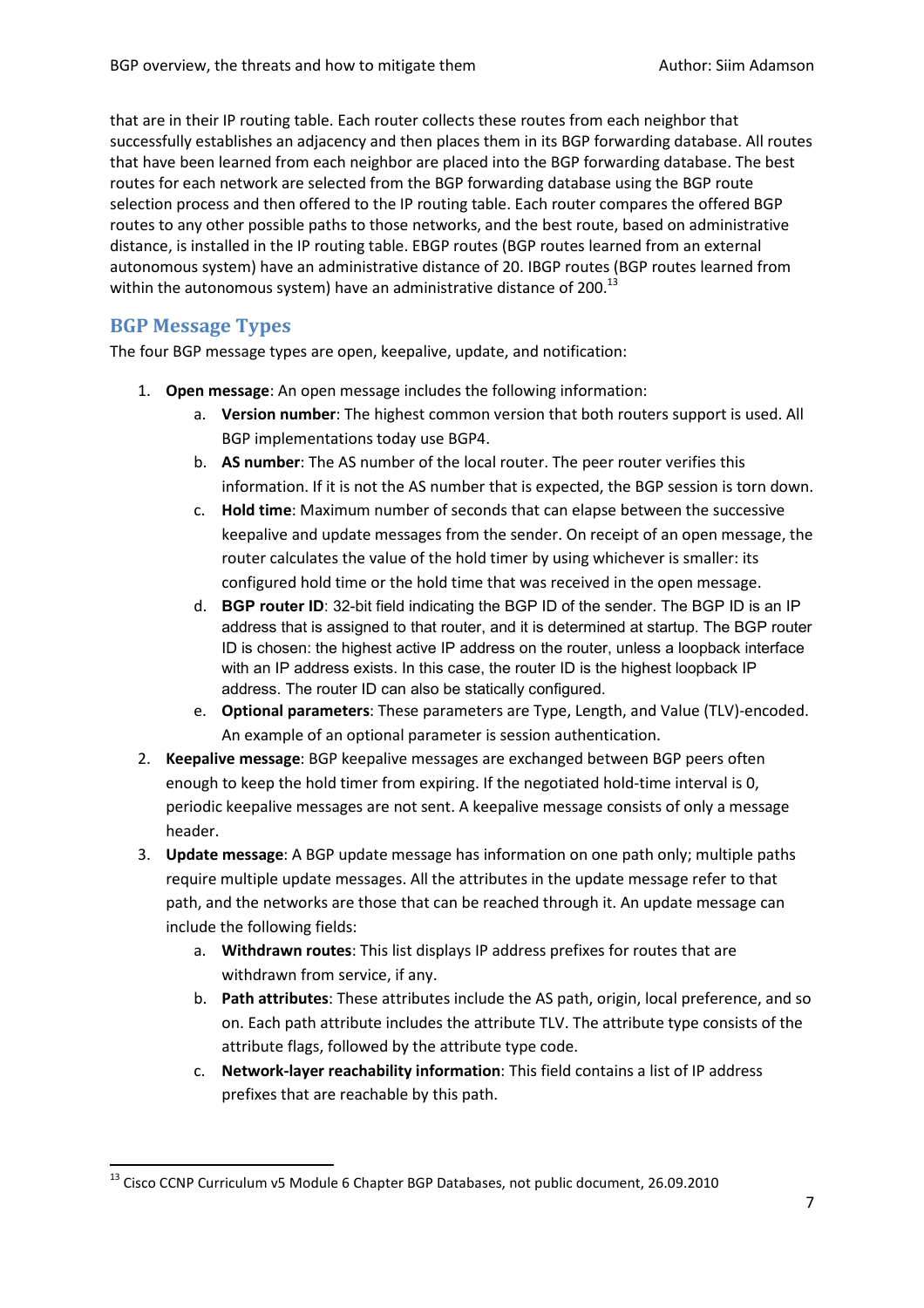4. Notification message: A BGP notification message is sent when an error condition is detected. The BGP connection is closed immediately after this is sent. Notification messages include an error code, an error subcode, and data related to the error.

After a TCP connection is established, the first message sent by each side is an open message. If the open message is acceptable, the side that receives the message sends a keepalive message confirming the open message. After the receiving side confirms the open message and establishes the BGP connection, the BGP peers can exchange any update, keepalive, and notification messages. BGP peers initially exchange their full BGP routing tables. Incremental updates are sent only after topology changes in the network. BGP peers send keepalive messages to ensure that the connection between the BGP peers still exists and send notification packets in response to errors or special conditions.<sup>14</sup>

# Selecting a BGP Path

## Characteristics of BGP Attributes

BGP routers send BGP update messages about destination networks to other BGP routers. The update messages contain one or more routes and a set of BGP metrics, which are called path attributes, attached to the routes. An attribute is either well-known or optional, mandatory or discretionary, and transitive or nontransitive. An attribute may also be partial. Not all combinations of these characteristics are valid. Path attributes fall into the following four categories:<sup>15</sup>

- 1. Well-known mandatory,
- 2. Well-known discretionary,
- 3. Optional transitive,

l

4. Optional nontransitive.

Only optional transitive attributes can be marked as partial. All BGP routers must recognize a wellknown attribute and propagate it to the other BGP neighbors. Well-known attributes are either mandatory or discretionary. A well-known mandatory attribute must be present in all BGP updates. A well-known discretionary attribute does not have to be present in all BGP updates. Attributes that are not well-known are called optional. BGP routers do not have to support an optional attribute. Optional attributes are either transitive or nontransitive. The following statements apply to optional attributes: 16

- 1. BGP routers that implement the optional attribute may propagate it to the other BGP neighbors, based on its meaning.
- 2. BGP routers that do not implement an optional transitive attribute should pass it to other BGP routers untouched and mark the attribute as partial.
- 3. BGP routers that do not implement an optional nontransitive attribute must delete the attribute and must not pass it to other BGP routers.

<sup>&</sup>lt;sup>14</sup> Cisco CCNP Curriculum v5 Module 6 Chapter BGP Message Types, not public document, 26.09.2010

<sup>&</sup>lt;sup>15</sup> Cisco CCNP Curriculum v5 Module 6 Chapter Selecting BGP Path, not public document, 26.09.2010

<sup>&</sup>lt;sup>16</sup> Cisco CCNP Curriculum v5 Module 6 Chapter Selecting BGP Path, not public document, 26.09.2010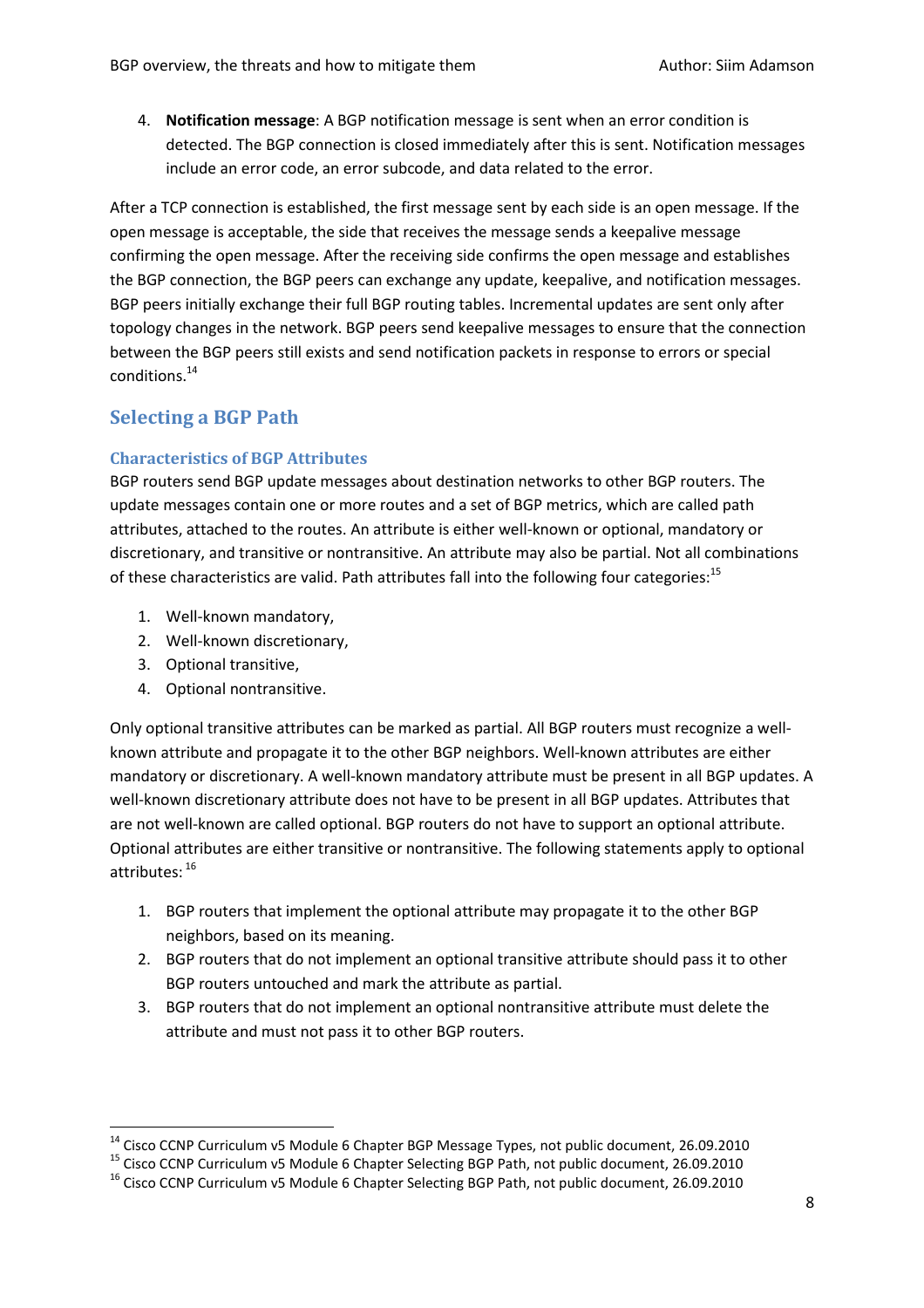### BGP Attributes

The following is a list of the common BGP attributes according to categories that they belong to:  $17$ 

- 1. Well-known mandatory attributes,
	- a. Autonomous system path,
	- b. Next hop,
	- c. Origin,
- 2. Well-known discretionary attributes,
	- a. Local preference,
	- b. Atomic aggregate,
- 3. Optional transitive attribute,
	- a. Aggregator,
- 4. Optional nontransitive attribute,
	- a. Multi-exit discriminator (MED).

Cisco defines a weight attribute for BGP. The weight is configured locally on a router and is not propagated to any other BGP routers. The atomic aggregate and aggregator attributes relate to BGP summarization (or aggregation).<sup>18</sup>

## AS Path Attribute

The AS path is a well-known mandatory attribute. Whenever a route update passes through an autonomous system, the autonomous system number is prepended (added) to that update when it is advertised to the next EBGP neighbor. The AS path attribute is actually the list of autonomous system numbers that a route has traversed to reach a destination, with the number of the autonomous system that originated the route at the end of the list.<sup>19</sup>

### Next-Hop Attribute

The BGP next-hop attribute is a well-known mandatory attribute that indicates the next-hop IP address that is to be used to reach a destination. BGP routes autonomous system by autonomous system, not router by router. The next-hop attribute defines the IP address of the border router that should be used as the next hop to the destination. For EBGP, the next hop is the IP address of the neighbor that sent the update. For IBGP, the protocol states that the next hop that is advertised by EBGP should be carried into IBGP. $^{20}$ 

### Origin Attribute

l

The origin attribute defines the origin of the path information. The origin attribute can be one of these three values:  $21$ 

1. IGP: The route is interior to the originating autonomous system. This value normally results when the network command is used to advertise the route via BGP. An origin of IGP is indicated with an  $\mu$ <sup>"</sup> in the BGP table.

<sup>&</sup>lt;sup>17</sup> Cisco CCNP Curriculum v5 Module 6 Chapter Selecting BGP Path, not public document, 26.09.2010

 $18$  Cisco CCNP Curriculum v5 Module 6 Chapter Selecting BGP Path, not public document, 26.09.2010

<sup>&</sup>lt;sup>19</sup> Cisco CCNP Curriculum v5 Module 6 Chapter AS Path Attribute, not public document, 26.09.2010

<sup>&</sup>lt;sup>20</sup> Cisco CCNP Curriculum v5 Module 6 Chapter Next-Hop Attribute, not public document, 26.09.2010

<sup>&</sup>lt;sup>21</sup> Cisco CCNP Curriculum v5 Module 6 Chapter Origin Attribute, not public document, 26.09.2010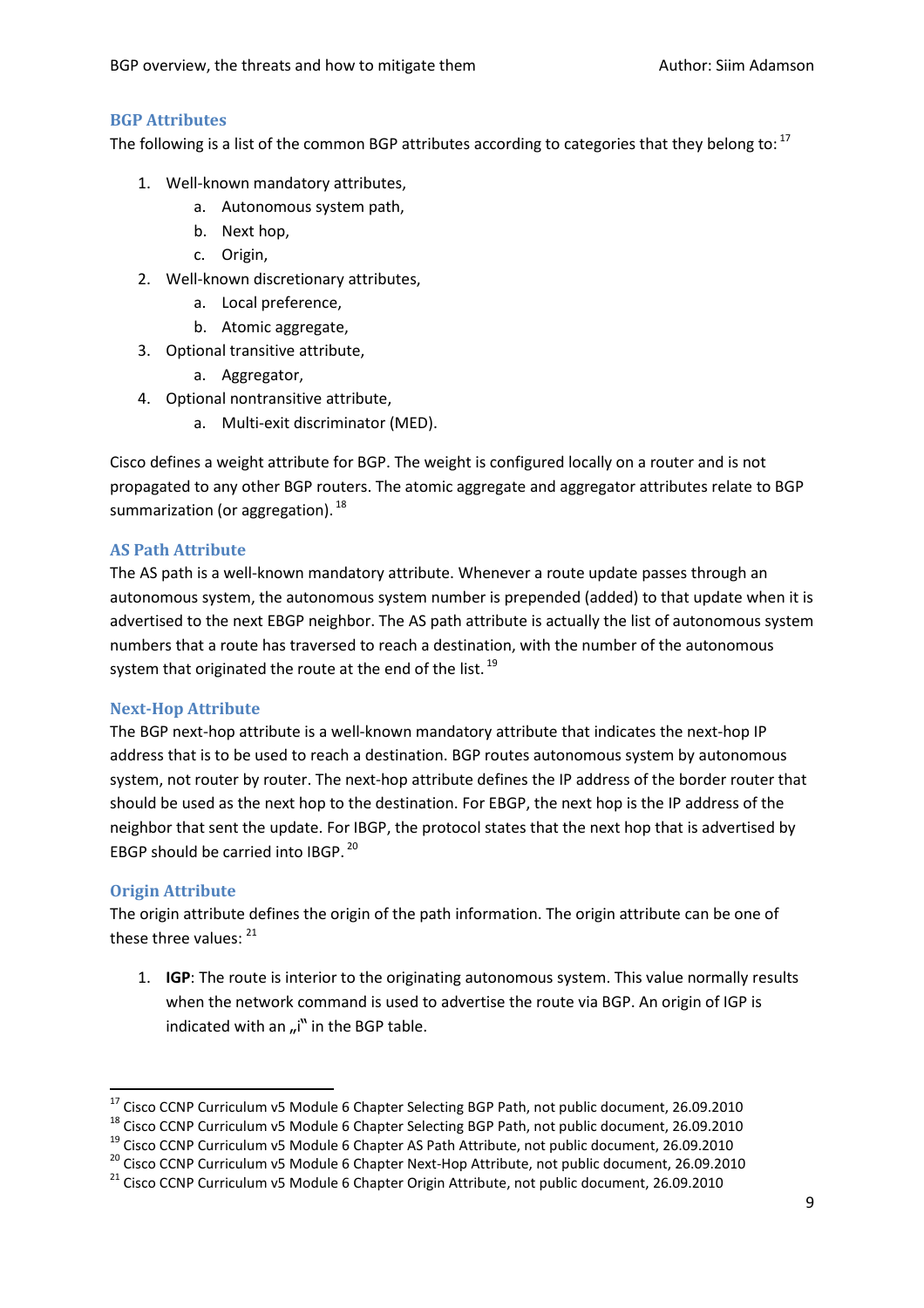- 2. EGP: The route has been learned via EGP. This value is indicated with an "e" in the BGP table. EGP is considered a historical routing protocol and is not supported on the Internet because it performs only classful routing and does not support classless interdomain routing.
- 3. Incomplete: The origin of the route is unknown or has been learned by some other means. This value usually results when a route is redistributed into BGP. An incomplete origin is indicated with a question mark (?) in the BGP table.

#### Local Preference Attribute

Local preference is a well-known discretionary attribute that provides an indication to routers in the autonomous system about which path is preferred to exit the autonomous system. A path with a higher local preference is preferred. The local preference is an attribute that is configured on a router and exchanged among routers within the same autonomous system only. The default value for local preference on a Cisco router is  $100.<sup>22</sup>$ 

#### MED Attribute

The MED attribute, also called the metric, is an optional nontransitive attribute. The MED is an indication to EBGP neighbors about the preferred path into an autonomous system. The MED attribute is a dynamic way to influence another autonomous system about which path that it should choose to reach a certain route in their autonomous system when multiple entry points exist. A lower metric is preferred. Unlike local preference, the MED is exchanged between autonomous systems. The MED is sent to EBGP peers. Those routers propagate the MED within their autonomous system, and the routers within the autonomous system use the MED but do not pass it on to the next autonomous system. When the same update is passed on to another autonomous system, the metric is set back to the default of 0. MED influences inbound traffic to an autonomous system, and local preference influences outbound traffic. By default, a router compares the MED attribute only for paths from neighbors in the same autonomous system. The MED attribute means that BGP is the only protocol that can affect how routes are sent into an autonomous system.<sup>23</sup>

#### Weight Attribute

l

The weight attribute is a Cisco attribute for path selection. The weight is configured locally on a router and is not propagated to any other routers. This attribute applies when you are using one router with multiple exit points in autonomous system, as opposed to the local preference attribute, which is used when two or more routers provide multiple exit points. The weight can have a value from 0 to 65535. By default, paths that the router originates have a weight of 32768, and other paths have a weight of 0. Routes with a higher weight are preferred when multiple routes exist to the same destination.<sup>24</sup>

### Determining the BGP Path Selection

Multiple paths may exist to reach a given network. As paths for the network are evaluated, those determined not to be the best path are eliminated from the selection criteria but are kept in the BGP forwarding table (which can be displayed using the show ip bgp command) in the event that the best path becomes inaccessible. BGP is not designed to perform load balancing. Paths are chosen because of policy, not based on bandwidth. The BGP selection process eliminates any multiple paths until a

<sup>&</sup>lt;sup>22</sup> Cisco CCNP Curriculum v5 Module 6 Chapter Local Preference Attribute, not public document, 26.09.2010

<sup>&</sup>lt;sup>23</sup> Cisco CCNP Curriculum v5 Module 6 Chapter MED Attribute, not public document, 26.09.2010

<sup>&</sup>lt;sup>24</sup> Cisco CCNP Curriculum v5 Module 6 Chapter Weight Attribute, not public document, 26.09.2010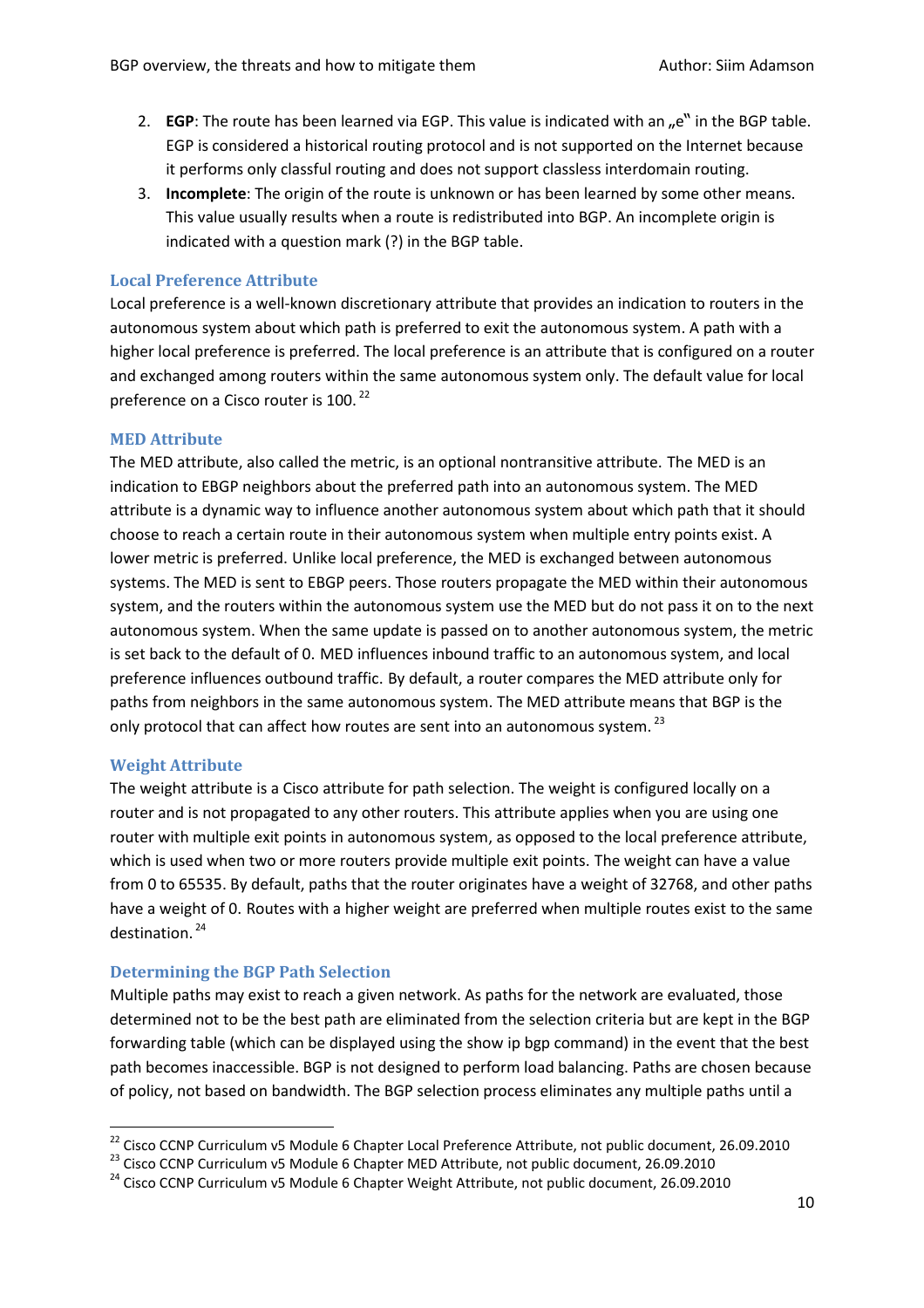single best path is left. The best path is submitted to the routing table manager process and is evaluated against any other routing protocols that can also reach that network. The route from the source with the lowest administrative distance is installed in the routing table. The decision process is based on the attributes described earlier.<sup>25</sup>

### Selecting a BGP Path

After BGP receives updates about different destinations from different autonomous systems, it chooses the best path to reach a specific destination. The decision process is based on the BGP attributes. BGP considers only synchronized routes with no autonomous system loops and a valid next hop.  $26$ 

The following process summarizes how BGP chooses the best route on a Cisco router:<sup>27</sup>

- 1. Prefer the route with the highest weight. (The weight attribute is proprietary to Cisco and is local to the router only.)
- 2. If multiple routes have the same weight, prefer the route with the highest local preference value. (The local preference is used within an autonomous system.)
- 3. If multiple routes have the same local preference, prefer the route that the local router originated. A locally originated route has a next hop of 0.0.0.0 in the BGP table.
- 4. If none of the routes were locally originated, prefer the route with the shortest autonomous system path.
- 5. If the autonomous system path length is the same, prefer the lowest origin code (IGP < EGP < incomplete).
- 6. If all origin codes are the same, prefer the path with the lowest MED. (The MED is exchanged between autonomous systems.) The MED comparison is made only if the neighboring autonomous system is the same for all routes considered, unless the bgp always-comparemed command is enabled. Internet Engineering Task Force (IETF) decision regarding BGP MED assigns a value of infinity to the missing MED, making the route lacking the MED variable the least preferred. The default behavior of BGP routers running Cisco IOS software is to treat routes without the MED attribute as having a MED of 0, making the route lacking the MED variable the most preferred. To configure the router to conform to the IETF standard, use the bgp bestpath missing-as-worst command.
- 7. If the routes have the same MED, prefer external paths to internal paths.
- 8. If synchronization is disabled and only internal paths remain, prefer the path through the closest IGP neighbor, which means that the router prefers the shortest internal path within the autonomous system to reach the destination (the shortest path to the BGP next hop).
- 9. For EBGP paths, select the oldest route to minimize the effect of routes going up and down (flapping).
- 10. Prefer the route with the lowest neighbor BGP router ID value.
- 11. If the BGP router IDs are the same, prefer the router with the lowest neighbor IP address.

<sup>&</sup>lt;sup>25</sup> Cisco CCNP Curriculum v5 Module 6 Chapter Determining the BGP Path Selection, not public document, 26.09.2010

 $^{26}$  Cisco CCNP Curriculum v5 Module 6 Chapter Selecting a BGP Path, not public document, 26.09.2010

<sup>&</sup>lt;sup>27</sup> Cisco CCNP Curriculum v5 Module 6 Chapter Selecting a BGP Path, not public document, 26.09.2010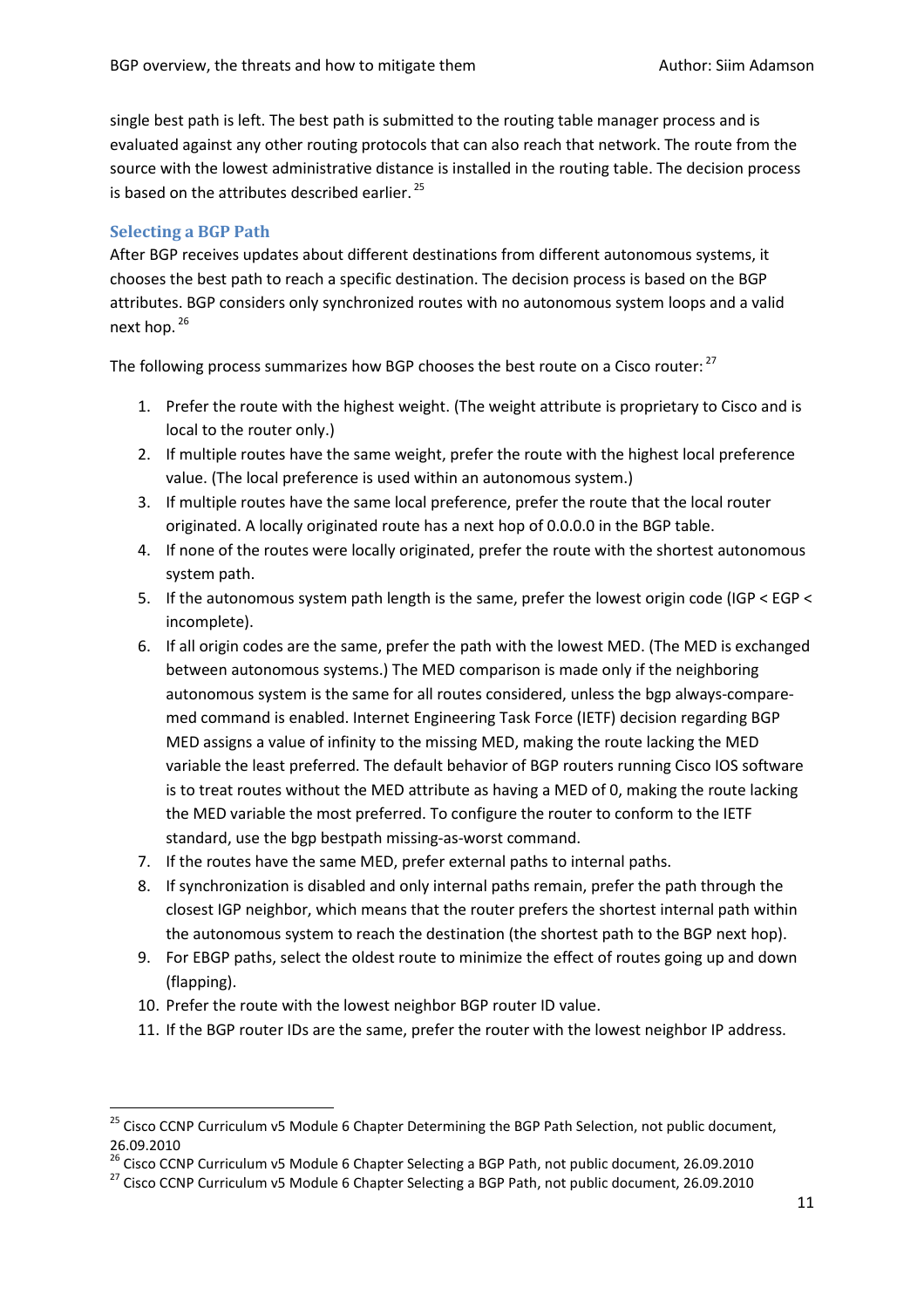Only the best path is entered in the routing table and propagated to the BGP neighbors of the router. 28

# The threats and how to mitigate them

## Summary of Principal Risks

- 1. Router failure or impaired performance.
- 2. Blackholing internet traffic to some addresses.
- 3. Isolation of internet networks or subnets.
- 4. Traffic misdirection/route hijack.
- 5. Eavesdropping.

All of these have cost implications for the providers, as well as Coalition for Networked Information  $(CNI)^{29}$  security implications, and all also carry a risk of loss of reputation/customer confidence.<sup>30</sup>

## Threats of BGP

May be generally categorised as accidents, insider, attack via a weaker peer or collateral damage from other activity.

- 1. Many of these effects can be caused by accidental mis-configuration, either in the core network, or a directly or indirectly connected network.
- 2. There is a threat from a subverted disaffected or malicious system administrator, who could deliberately carry out routing mis-configuration, in an effort to attack either this network, or a network in another Autonomous System (AS).
- 3. A privileged individual in another AS (customer or peer) could use their position to launch an attack (denial of service) against the AS or against the internet generally.
- 4. A network-based attack from elsewhere on the internet, for example side effects of virus attacks causing excess BGP traffic, due to increased traffic loads. A similar effect can be seen from some other IP attacks.
- 5. Deliberate BGP attack via a poorly configured ISP from elsewhere on the Internet.
- 6. Network-based attack on one or more routers within the AS (whether focussed, e.g. telnet/SNMP, or unfocussed e.g. SYN flood) is not directly a BGP vulnerability, but by creating instability within the AS may give rise to route flapping as seen from outside. This in turn may cause BGP instability. Also, e.g. flooding attack on BGP TCP port could disable BGP, though this is really a TCP/IP attack.<sup>31</sup>

## Some examples and ideas how to attack BGP

First of all, unlike other routing protocols we have discussed previously, BGP is running over TCP. Thus, a remote intrusion into BGP routing will require guessing correct TCP numbers to insert data. Modern routers' TCP/IP stacks usually have hard-to-predict or unpredictable TCP sequence numbers,

<sup>&</sup>lt;sup>28</sup> Cisco CCNP Curriculum v5 Module 6 Chapter Selecting a BGP Path, not public document, 26.09.2010

<sup>&</sup>lt;sup>29</sup> http://www.cni.org/, 27.09.2010

<sup>30</sup> http://www.cpni.gov.uk/Docs/Border\_Gateway\_Protocol\_v2.pdf, 26.09.2010

<sup>31</sup> http://www.cpni.gov.uk/Docs/Border\_Gateway\_Protocol\_v2.pdf, 26.09.2010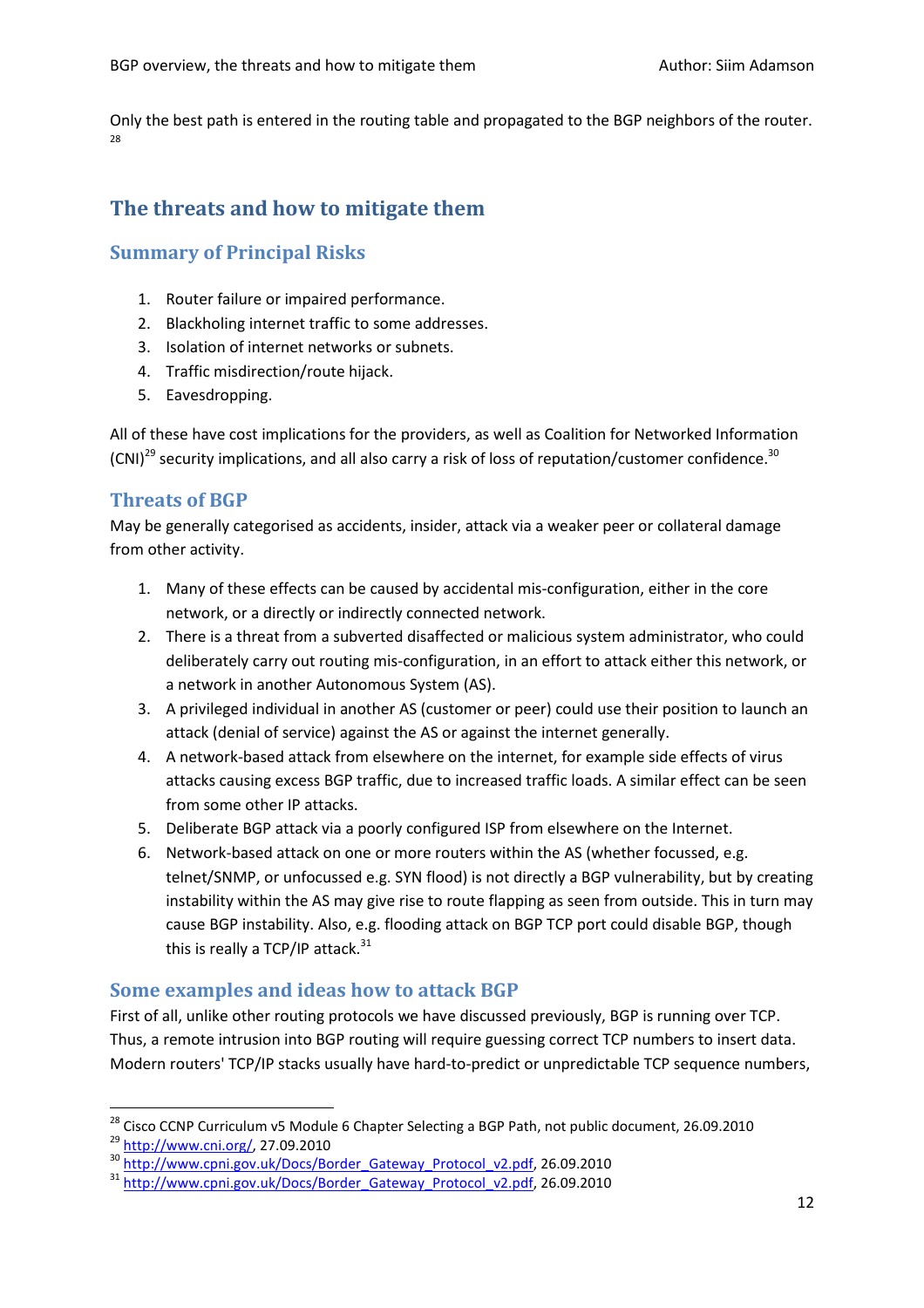eliminating such opportunities. Then, to participate in BGP routing, a rogue router must be defined in the target's BGP configuration as a neighbor with a correct netmask and AS number. Thus, a blind attacker—someone on a remote network without any opportunity to sniff the wire and run ARP (or similar) IP spoofing and TCP hijacking attacks—has little, if any, chance to hack BGP.

The most efficient way to succeed in attacking BGP routing is to take over one of the BGP peers (speakers) and reconfigure it. This is not as easy as you might expect, since backbone routers running BGP are usually looked after and reasonably well protected from external intruders. Of course, a truly massive "I'm on DShield!" type of a scan will eventually discover a few insecure BGP speakers, but this is not the kind of attack a dedicated, focused, considerate Black Hat is seeking. The second approach is to become a semi-blind attacker who seeks to "own" a host on the same network with the targeted BGP routers. This opens up a chance to inject malicious updates by combining both ARP spoofing and TCP hijacking techniques aimed at positioning the hacked host between the BGP speakers and inserting an update with a correct TCP sequence. Also, if MD5based authentication of BGP packets is in use (as it should be), the ability to sniff these packets makes MD5 cracking a more realistic task.

The attacks from the semi-blind attacker position are the main topic of this section. Internal BGP (iBGP), running within a single AS, is more susceptible to semi-blind attacks since there is a higher probability of taking over a host within that AS and close to a BGP router. External BGP (eBGP) is sometimes run over a dedicated line between two peers belonging to different autonomous systems, making such attacks impossible.

An additional factor to consider is synchronization. Unless the autonomous system in question is not a transit domain carrying BGPv4 updates between other ASs, or all routers in a transit domain AS are running BGP and are fully meshed, iBGP must be synchronized with an interior gateway protocol (IGP—such as EIGRP or OSPF). In other words, an IGP becomes responsible for routing BGP updates through the AS. By attacking this IGP, an attacker can indirectly, but strongly, influence BGP routing. And, of course, if route redistribution is in use, routes injected into the redistributed IGP will become injected into BGP. This is when the methodology of attacking becomes somewhat of an art as well as a deep understanding of the technology involved. $32$ 

## Countermeasures Against Attacking BGPv4

- 1. BGP MD5-based authentication. Use MD5 authentication on peering links wherever practical, using appropriate password strength.<sup>33</sup>
- 2. Multiple forms of packet filtering from simple blocking of unauthorized hosts access to TCP port 179 with extended ACLs to long Bogon prefix filters,
- 3. BGP TTL hack to counter man-in-the-middle attacks,
- 4. Route flap dampening,

- 5. Layer 2 and ARP-related defenses on shared media,
- 6. Great but little implemented extensions to the BGP itself, including Secure BGP (S-BGP), Secure origin BGP (so-BGP), and Pretty Secure BGP (psBGP).<sup>34 35</sup>

<sup>32</sup> http://www.iphelp.ru/faq/35/0086.html, 27.09.2010

<sup>33</sup> http://www.cpni.gov.uk/Docs/re-20040401-00392.pdf, 29.09.2010

<sup>34</sup> http://www.ece.cmu.edu/~adrian/731-sp04/readings/KLMS-SBGP.pdf, 29.09.2010

<sup>35</sup> http://people.scs.carleton.ca/~paulv/papers/tissec-july07.pdf, 29.09.2010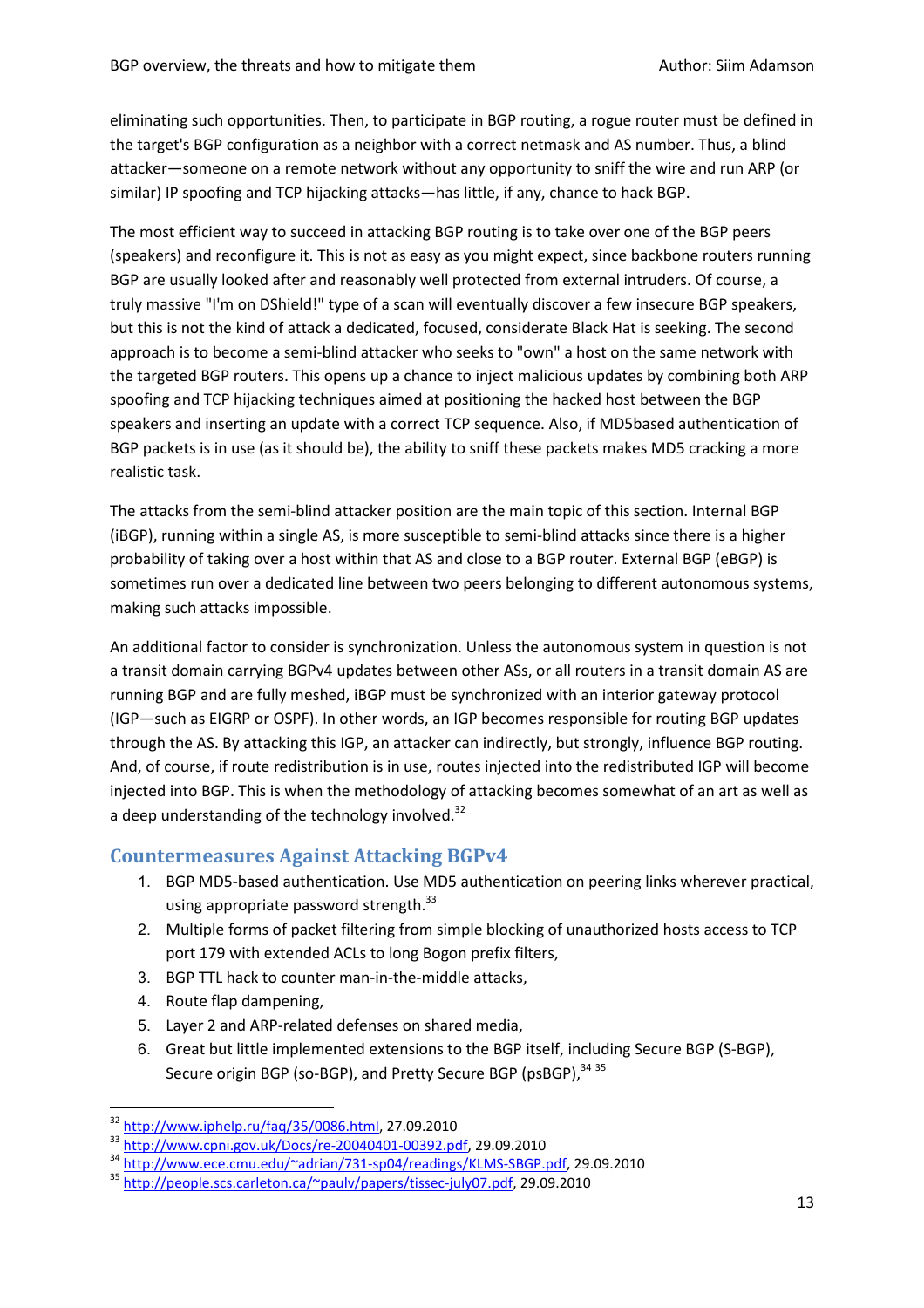- 7. Interdomain Route Validation (IRV) Service adopts a validation server as an authentication authority. BGP speaker will query IRV server for validation of routing information.<sup>36</sup>
- 8. Protecting BGP speakers from all types of intrusion.<sup>37</sup>
- 9. Have a robust process for applying manufacturers patches/workarounds for reported vulnerabilities.<sup>38</sup>

## Other suggestions for improving BGP security

- 1. MD5 password strength & management issues. There are a variety of recommendations for best practice in MD5 use. It is certainly true that MD5 cracking tools are available in the hacker community. Currently, most providers take the pragmatic view that MD5 implementation (with well-chosen, non dictionary-based passwords) enhances security, even where some details of the implementation could be further improved.<sup>39</sup>
- 2. Egress filtering. Ideally, filtering should be both on ingress & egress. Providers should encourage their customers to perform egress filtering, according to these guidelines. Outbound route filtering can provide an alternative to customer egress filtering.<sup>40</sup>
- 3. BGP TTLH (time to live hack) also known as BTSH (BGP Time-to-live security Hack) suggests that routers set TTL to be 255, and only accept BGP packets with TTL 254, as the peer is always exactly 1 hop away. This introduces extra difficulty for an attacker, compared to the default of expecting the TTL to be 1. TTLH/BTSH is principally designed to protect against DOS attacks flooding port 179. This is not widely implemented (Juniper JUNOS implements this feature).<sup>41</sup>
- 4. Filtering of incoming BGP packets on entry, before passing to the CPU, can also protect the router from DoS via port 179. Implementation is not even across vendors, feedback from providers on which implementations are most successful would be welcome.<sup>42</sup>
- 5. Graceful restart. A facility where a router preserves its forwarding state through a restart (time-limited to e.g. 30 seconds), so eliminating the need for peers to "flap" all its routes. Implemented by Juniper, Cisco (as Cisco non-stop forwarding) & Riverstone, among others. Several providers (US) suggest that the cost of implementing this feature outweighs the benefit.<sup>43</sup>
- 6. Sink-holes to protect customer networks. The ability to set these up in response to an event/attack is highly desirable, and will provide a valuable service to CNI providers in noncommunications sectors.<sup>44</sup>
- 7. AS-Path filtering. In addition to prefix filtering, some providers recommend using AS-Path filtering, to drop any announcements with private AS numbers in the AS path, and setting a max-as-path-length.<sup>45</sup>

l

<sup>36</sup> http://web.it.kth.se/~xuan/reports/securing%20interdomain%20routing.pdf, 27.09.2010

 $\frac{37 \text{ http://www.iphelp.ru/faq/35/0086.html}}{57 \text{ http://www.iphelp.ru/faq/35/0086.html}}$ , 27.09.2010

<sup>38</sup> http://www.cpni.gov.uk/Docs/re-20040401-00392.pdf, 29.09.2010

<sup>39</sup> http://www.cpni.gov.uk/Docs/re-20040401-00392.pdf, 29.09.2010

<sup>40</sup> http://www.cpni.gov.uk/Docs/re-20040401-00392.pdf, 29.09.2010

<sup>41</sup> http://www.cpni.gov.uk/Docs/re-20040401-00392.pdf, 29.09.2010

<sup>42</sup> http://www.cpni.gov.uk/Docs/re-20040401-00392.pdf, 29.09.2010

<sup>43</sup> http://www.cpni.gov.uk/Docs/re-20040401-00392.pdf, 29.09.2010

<sup>44</sup> http://www.cpni.gov.uk/Docs/re-20040401-00392.pdf, 29.09.2010

<sup>45</sup> http://www.cpni.gov.uk/Docs/re-20040401-00392.pdf, 29.09.2010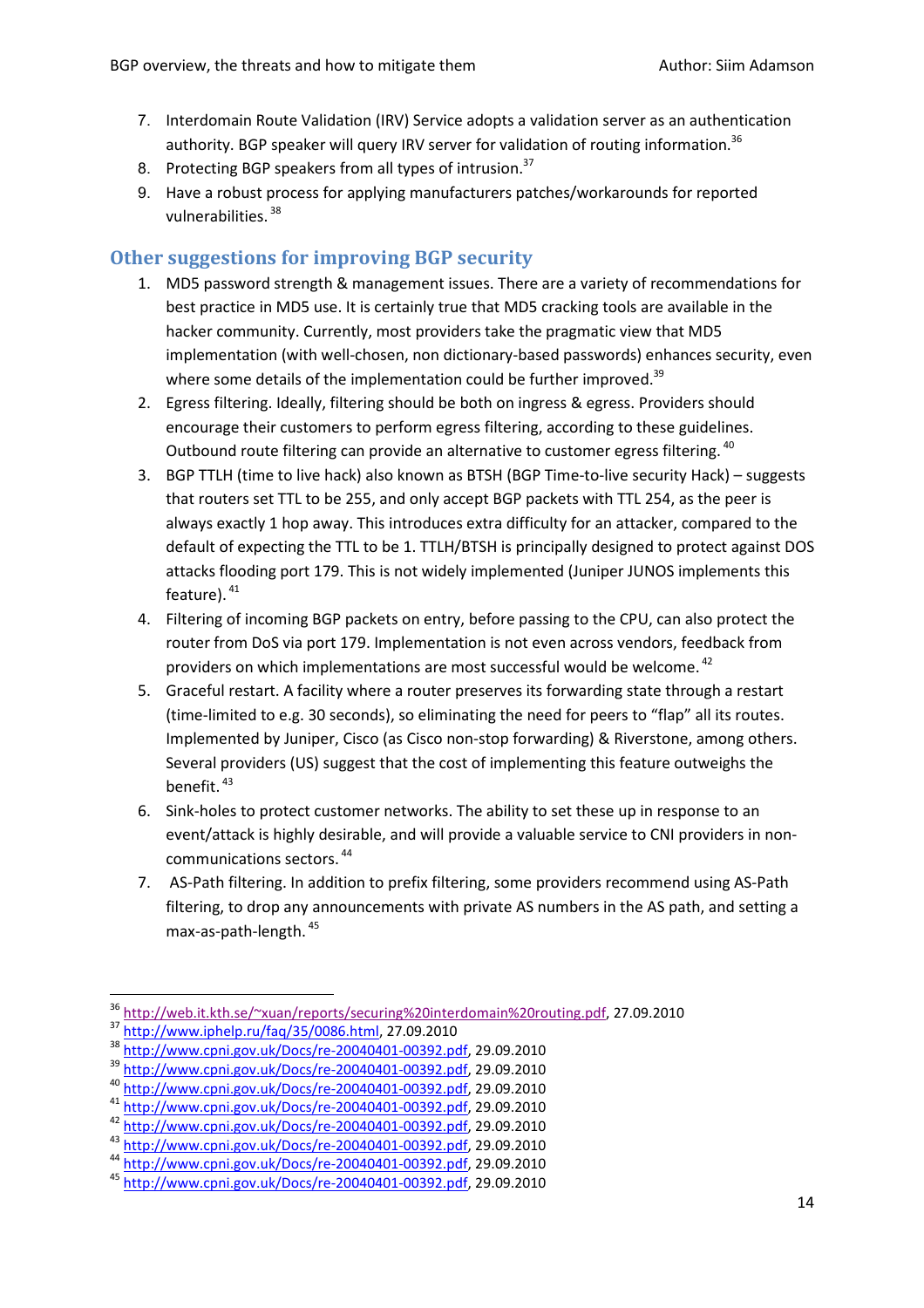- 8. Use of BGP MED values has been suggested as a means to enhance security, however, this can have a variety of effects. Accepting MED values from Peers may introduce a (small) extra risk.<sup>46</sup>
- 9. S-BGP aims to set up a PKI authentication scheme to authenticate BGP peering & announcements. Lack of backward compatibility with BGPv4 is a problem.  $4748$
- 10. soBGP. Developed by Cisco. Aims to use PKI to authenticate the origin of BGP packets, but not the peering connections. Security increases proportionally with adoption, but it is compatible with non-secure BGPv4.<sup>49 50</sup>

## Border Gateway Protocol Filtering Guidelines

These guidelines identify generally accepted practices for Border Gateway Protocol (BGP) filtering. The implementation of these practices must be viewed in the context of the whole system.

### Generally Accepted Practices

Deny special prefixes assigned and reserved for future use. These are described in:

- 1. rfc5735<sup>51</sup>
	- a. 0.0.0.0/8 reserved for self-identification,
	- b. 127.0.0.0/8 is reserved for Loopback,
	- c. 169.254.0.0/16 reserved for Link Local,
	- d. 198.18.0.0/15 reserved for Network Interconnect Device Benchmark Testing,
- 2. rfc1356 This was reserved for Public Data Networks,
- 3 rfc5737<sup>52</sup>

l

- a. 192.0.2.0/24 reserved for TEST-NET-1,
- b. 198.51.100.0/24 reserved for TEST-NET-2,
- c. 203.0.113.0/24 reserved for TEST-NET-3,
- 4. rfc3068 192.88.99.0/24 reserved for 6to4 Relay Anycast, <sup>53</sup>
- 5. rfc5736 192.0.0.0/24 reserved for IANA IPv4 Special Purpose Address Registry, <sup>54</sup>
- 6. rfc3171 Multicast (formerly "Class D"),<sup>55</sup>
- 7. rfc1112 Reserved for future use (formerly "Class  $E$ ").<sup>56</sup>
- 8. rfc0919 and rfc0922 255.255.255.255 is reserved for "limited broadcast" destination address.<sup>57</sup>

Deny unallocated (grey/bogon) space. This address space has no special restrictions. It simply not jet officially allocated to anyone. Allowing and forwarding traffic from unallocated address space makes

<sup>46</sup> http://www.cpni.gov.uk/Docs/re-20040401-00392.pdf, 29.09.2010

<sup>47</sup> http://www.cpni.gov.uk/Docs/re-20040401-00392.pdf, 29.09.2010

<sup>48</sup> http://www.ece.cmu.edu/~adrian/731-sp04/readings/KLMS-SBGP.pdf, 29.09.2010

<sup>49</sup> http://www.cpni.gov.uk/Docs/re-20040401-00392.pdf, 29.09.2010

<sup>50</sup>http://www.cisco.com/web/about/ac123/ac147/archived\_issues/ipj\_6-3/securing\_bgp\_sobgp.html, 29.09.2010

<sup>51</sup> http://www.iana.org/assignments/ipv4-address-space/ipv4-address-space.xml#note2, 27.09.2010

<sup>52</sup> http://www.iana.org/assignments/ipv4-address-space/ipv4-address-space.xml#note2, 27.09.2010

<sup>53</sup> http://www.iana.org/assignments/ipv4-address-space/ipv4-address-space.xml#note2, 27.09.2010

<sup>54</sup> http://www.iana.org/assignments/ipv4-address-space/ipv4-address-space.xml#note2, 27.09.2010

<sup>55</sup> http://www.iana.org/assignments/ipv4-address-space/ipv4-address-space.xml#note2, 27.09.2010

<sup>56</sup> http://www.iana.org/assignments/ipv4-address-space/ipv4-address-space.xml#note2, 27.09.2010

<sup>57</sup> http://www.iana.org/assignments/ipv4-address-space/ipv4-address-space.xml#note2, 27.09.2010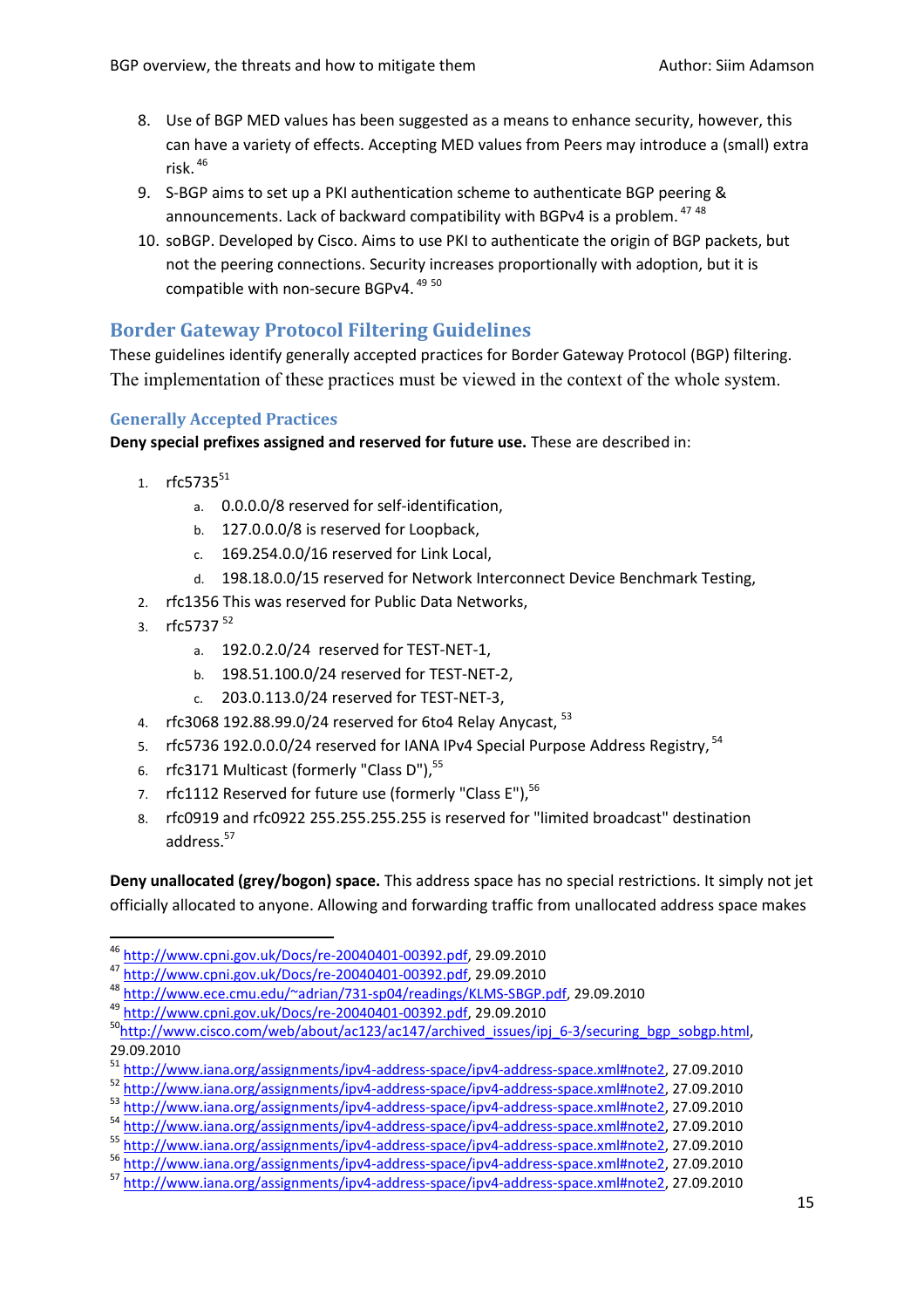spammers easier to send spam and makes virus and malware writer to deliver malware and viruses. Unallocated address space is massively used by spammers and malware writers. The rules how to allocate address space is described rfc1466<sup>58</sup> and list of Ipv4 address allocation is shown IANA website.<sup>59</sup>

Deny over-specific prefix lengths. This measurement helps to avoid attack which misuse routing decision-making logic – more precise route is preferred over less precise, based on subnet prefix length.<sup>60</sup>

- 1. Announcing only those networks we specifically list with neighbor <IP address> prefix-list announce out. This would also prevent the network from becoming a transit provider and is a useful countermeasure to add for nontransit Ass,
- 2. Block inbound Bogons with a prefix list: neighbor <IP address> prefix-list bogons in,
- 3. Set up appropriate route distribute lists: neighbor <ip-address | peer-group-name> distribute-list <access-list-number | name> <in | out>.<sup>61</sup>
- 4. Deny prefixes  $>$  /28,  $^{62}$
- 5. Deny prefixes  $<$  /6. $<sup>63</sup>$ </sup>

Maintain route flap dampening default settings or set according to RIPE parameters. The route dampening prevents routers from thrashing while trying to re-calculate a large number of route updates. The overall effect is to produce a more stable routing table. BGP version 4, the BGP process assigns a penalty of 1000 to the route each time it flaps. When the penalty value exceeds the first of two limits, the route is moved into the 'historical' list of routes, dampened, and then is no longer accepted from other peers or announced to any peers. After the first limit has been exceeded, the timer which tracks the period for which the route is to be dampened is doubled for each flap.<sup>64, 65</sup>

As for BGP flapping route dampening, enable it even though, as mentioned earlier, the attackers may actually abuse it. However, a proper BGP dampening configuration goes well beyond the  $b_{\text{GPD}}$ dampening command and involves creation of route maps and a variety of prefix lists to reduce the effect of dampening on the shorter and historically more stable prefixes, as well as IP ranges that contain DNS root servers. This is done in accordance to the RIPE recommendations on flapping route dampening safety. Ready and working examples of these prefix lists and route maps can be taken directly from the Team Cymru Secure BGP Template (http://www.cymru.com/Documents/securebap-template.html $^{125}$ 

l

<sup>58</sup> http://tools.ietf.org/html/rfc1466, 27.09.2010

<sup>59</sup> http://www.iana.org/assignments/ipv4-address-space/ipv4-address-space.xml, 27.09.2010

<sup>60</sup> http://www.cisco.com/en/US/tech/tk365/technologies\_tech\_note09186a0080094823.shtml#prefix,

<sup>27.09.2010</sup> 

<sup>61</sup> http://www.iphelp.ru/faq/35/0086.html, 27.09.2010

 $^{62}$  http://www.cpni.gov.uk/Docs/re-20040401-00392.pdf, 29.09.2010

<sup>63</sup> http://www.cpni.gov.uk/Docs/re-20040401-00392.pdf, 29.09.2010

<sup>&</sup>lt;sup>64</sup>http://www.inetdaemon.com/tutorials/internet/ip/routing/bgp/operation/bgp\_route\_flap\_dampening.shtml 27.09.2010

 $\frac{5}{6}$  http://www.faqs.org/rfcs/rfc2439.html, 27.09.2010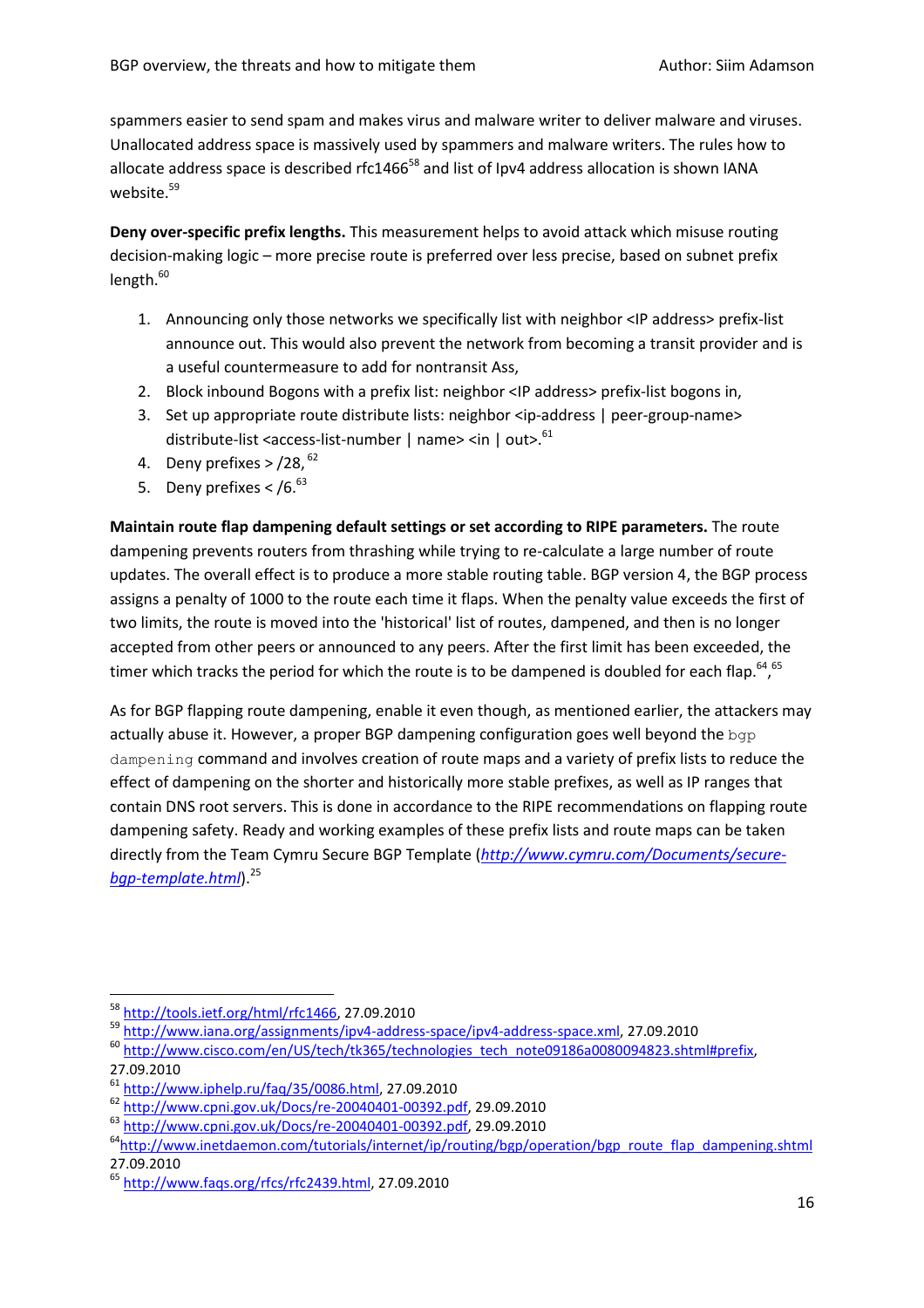Aggregate routes where possible. Border Gateway Protocol (BGP) allows the aggregation of specific routes into one route.<sup>66</sup> Set the limit on the amount of advertised prefixes to prevent de-aggregation type of attacks: neighbor <IP address> maximum-prefix 175000. Deny overspecific prefix lengths (deaggregation, "traffic sucking").<sup>67</sup> Suggested: all routes more specific than /20.<sup>68</sup>

Use the loopback interface for iBGP announcements to increase the iBGP stability: neighbor <IP address> update-source Loopback0.<sup>69</sup>

Deny exchange point prefixes. For example Estonian local exchange point is TIX. The peering ISPs at the IXP exchange prefixes they originate. Sometimes they exchange prefixes from neighbouring ASNs too. Be aware that the IXP border router should carry only the prefixes you want the IXP peers to receive and the destinations you want them to be able to reach. Otherwise they could point a default route to you and unintentionally transit your backbone. If IXP router is at IX, and distant from your backbone don't originate your address block at your IXP router.<sup>70</sup>

Deny routes to internal IP spaces. According to rfc1918 the following subnets are assigned for local se and not forward over public Internet:

- 1. 10.0.0.0/8 Reserved for Private-Use Networks,
- 2. 172.16.0.0/12 Reserved for Private-Use Networks,
- 3. 192.168.0.0/16 Reserved for Private-Use Networks,

Forwarding gives intruder additional vector to attack inside network. Possible threat: routing loop, MITM-attack.<sup>71</sup>

Minimize BGP use with customers. Use static routes instead of BGP peering with customers (single homed customers, customers who do not themselves have downstream customers). BGP peering gives customers extra attack vector. For ISP it is additional threat.<sup>72</sup>

Restrict routes exchanged with customers to those concerning customers declared IP space.<sup>73</sup>

Restrict routes exchanged with peers, depending on relationship with peers and between peers. This may not be feasible depending on the size of the peers table and access to correct Autonomous System/route-sets among peers.<sup>74</sup>

Finally, do not go berserk over an accidentally lost BGP keepalive packet and turn bgp fastexternal-fallover off. This can help to withstand DoS floods without flapping the routes. Also, do not

<sup>&</sup>lt;sup>66</sup> http://www.cisco.com/en/US/tech/tk365/technologies\_tech\_note09186a0080094826.shtml#intro, 27.09.2010

<sup>&</sup>lt;sup>67</sup> http://www.cisco.com/en/US/tech/tk365/technologies\_tech\_note09186a0080094823.shtml#prefix, 27.09.2010

<sup>68</sup> http://www.cpni.gov.uk/Docs/re-20040401-00392.pdf, 29.09.2010

<sup>69</sup> http://www.iphelp.ru/faq/35/0086.html, 27.09.2010

<sup>70</sup> http://www.sanog.org/resources/sanog7/pfs-bgp-multihoming.pdf, 27.09.2010

<sup>71</sup> http://www.iphelp.ru/faq/35/0086.html, 27.09.2010

<sup>72</sup> http://www.iphelp.ru/faq/35/0086.html, 27.09.2010

<sup>73</sup> http://www.iphelp.ru/faq/35/0086.html, 27.09.2010

<sup>74</sup> http://www.cpni.gov.uk/Docs/re-20040401-00392.pdf, 29.09.2010